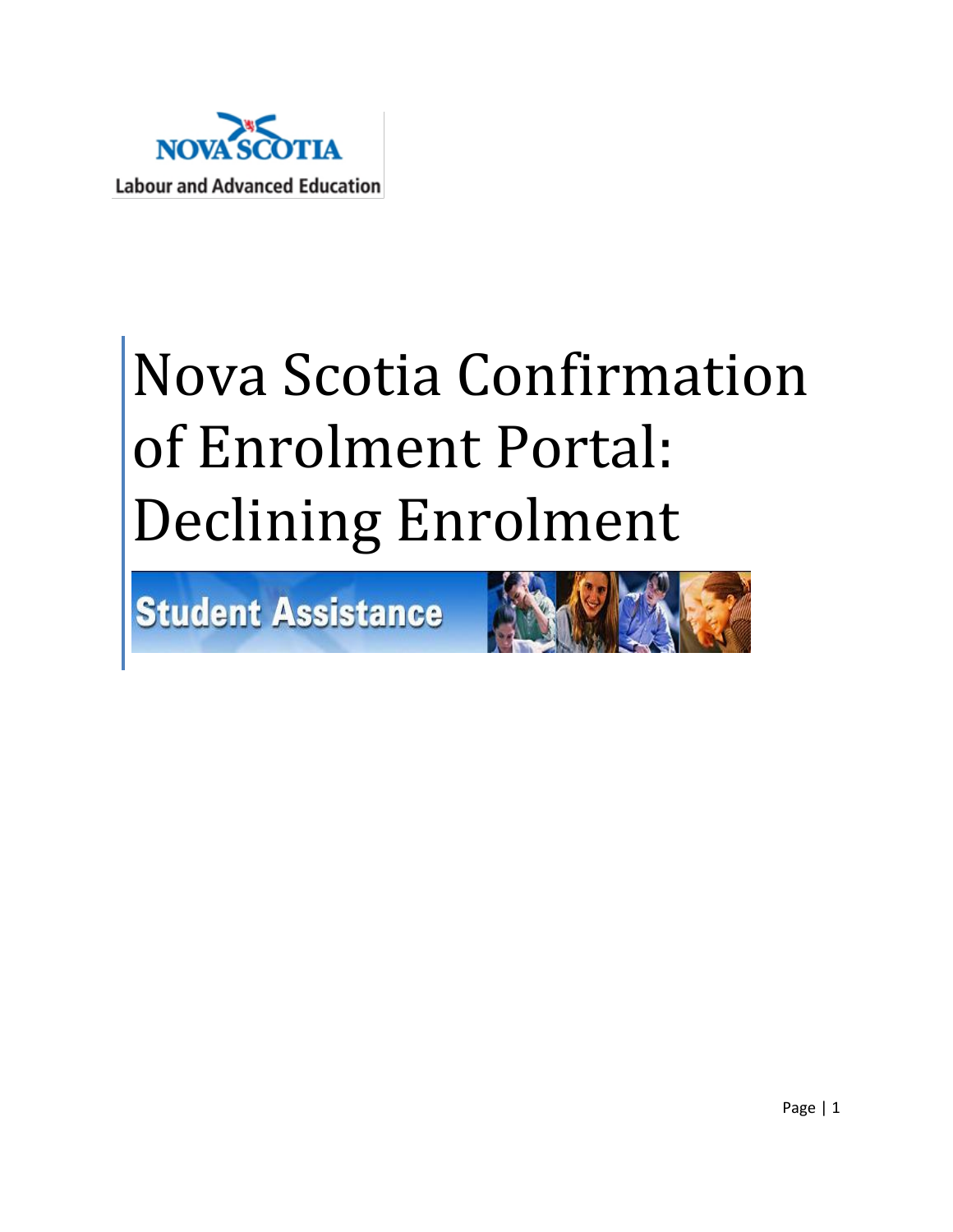## **Nova Scotia Electronic Confirmation of Enrolment Portal**

#### **Reasons for declining student enrolment:**

- Student is not enrolled full-time (definition of full-time: 60% of full course load; 40% for students with a disability)
- Student information displayed in "New Requests" is incorrect (SIN, student name, date of birth, program, start/end dates and the number of weeks)
- Student has withdrawn
- Student did not enroll
- Past period of study end date
- Other (you are able to indicate other reasons why enrolment was declined)

#### **The "New Requests" Page**

Log onto the Nova Scotia Portal. Go to the "New Requests" tab to view students. Please review and ensure student information is correct (SIN, student name, date of birth, program, start/end dates and the number of weeks). If any of the information is incorrect or it meets one of the reasons listed above, the student file must be declined.

|                                                                | Student Assistance > Confirmation of Enrollment > Logout                                                                                              |                        |                      |                       |                         |                      | Labour and Advanced Education |            |                          |                              |                       |               |                              |            |
|----------------------------------------------------------------|-------------------------------------------------------------------------------------------------------------------------------------------------------|------------------------|----------------------|-----------------------|-------------------------|----------------------|-------------------------------|------------|--------------------------|------------------------------|-----------------------|---------------|------------------------------|------------|
| LAE<br>Welcome<br>Last Name:<br>SIN:<br>Year:<br><b>Search</b> | James Bond<br><b>HUUU - School</b><br>$2013 -$                                                                                                        |                        |                      | $\overline{ }$        |                         | Non-COE List Filter  |                               |            | <b>The Common</b>        |                              |                       |               | Last Login: Oct/09/2013<br>ᅩ | P.<br>Send |
| <b>Home</b>                                                    | <b>New Requests</b><br>An "next to the student's name signifies that the student can be confirmed as enrolled Full-Time at 40% of a full course load. |                        | <b>Not Confirmed</b> | <b>Complete</b>       |                         |                      | Cancel                        |            |                          | <b>Admin</b>                 |                       |               | <b>Other Tasks</b>           |            |
| SIN                                                            | Name <b>v</b>                                                                                                                                         | <b>DOB</b><br>mmiddlyy | <b>Student ID</b>    | <b>Field of Study</b> | Sitart<br>Date<br>mmryy | End<br>Date<br>mmryy | <b>Tuition/</b><br>Fees       | <b>Wks</b> | Award<br><b>CSL/NSSL</b> | <b>Confirm</b><br><b>FTE</b> | <b>El Fees</b><br>Due | Re-<br>Assess |                              |            |
| 122333444                                                      | Astair, Fred                                                                                                                                          | 05/10/1899             |                      | <b>B Fine Arts</b>    | 09/13                   | 04/14                |                               | 34         | \$5624/\$0               | OY.<br>$\Box$                |                       |               | Edit                         |            |
|                                                                |                                                                                                                                                       |                        |                      |                       | $\blacksquare$          |                      |                               |            |                          |                              |                       |               |                              |            |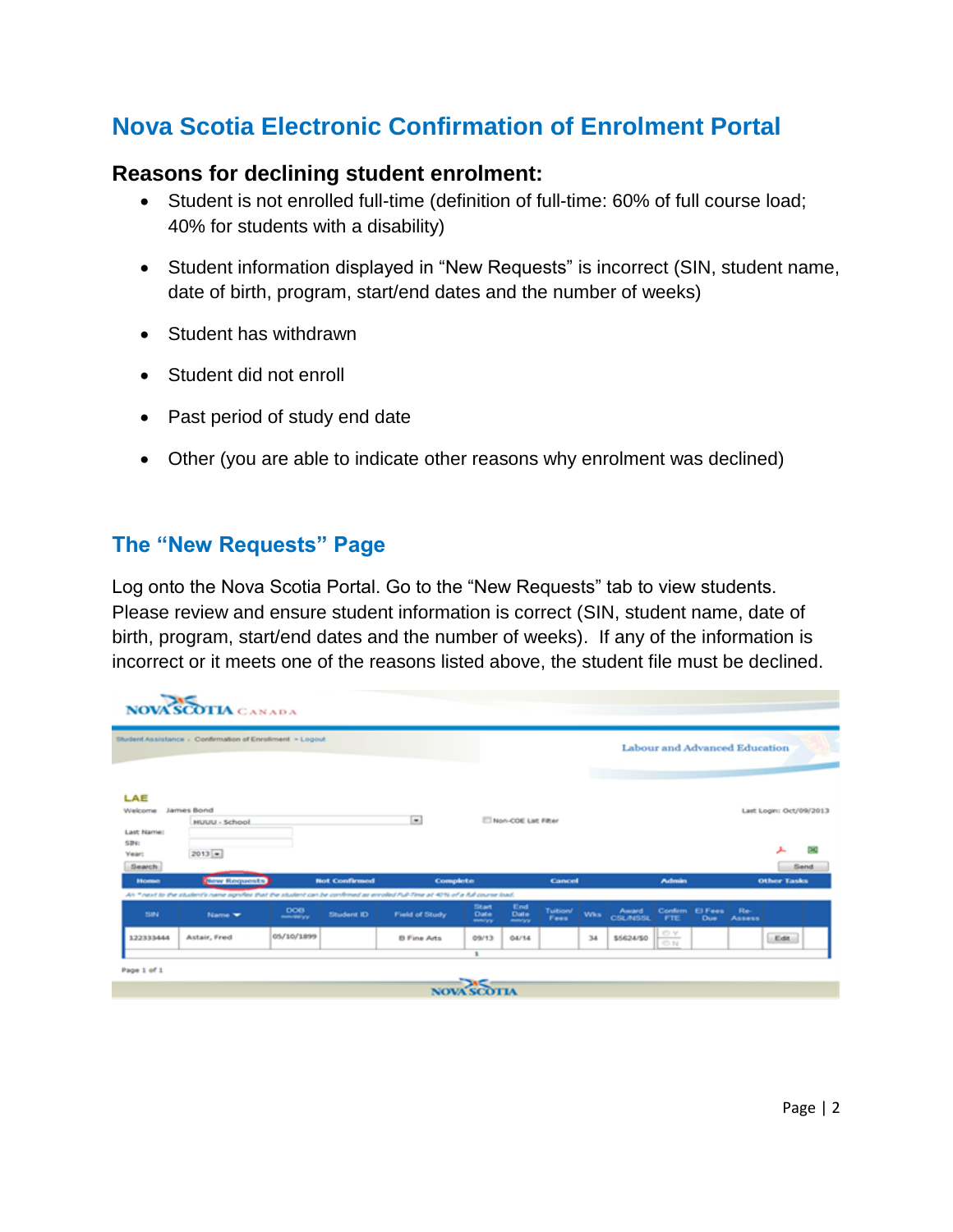## **Declining Enrolment:**

#### **Step 1**

From the "New Requests" page select the student file you want to decline. Please click the "edit" button, it will change to "save" then, under the "Confirm FTE" tab click "N" (to not confirm). Next click "save" then the "send" button. These steps send the file to the "Not Confirmed" tab.

|                                       | Student Assistance > Confirmation of Enrollment > Logout |                        |                      |                                                                                                                                |               |                     |          |            |                 |                 |     | Labour and Advanced Education |                         |
|---------------------------------------|----------------------------------------------------------|------------------------|----------------------|--------------------------------------------------------------------------------------------------------------------------------|---------------|---------------------|----------|------------|-----------------|-----------------|-----|-------------------------------|-------------------------|
| LAE<br>Welcome James Bond             | HUUU - School                                            |                        |                      | $\vert \cdot \vert$                                                                                                            |               | Non-COE List Filter |          |            |                 |                 |     |                               | Last Login: Oct/09/2013 |
| Last Name:<br>SIN:<br>Year:<br>Search | $2013 -$                                                 |                        |                      |                                                                                                                                |               |                     |          |            |                 |                 |     | Click after "Save"            | 図<br>Send               |
| Home                                  | <b>New Requests</b>                                      |                        | <b>Not Confirmed</b> | <b>Complete</b>                                                                                                                |               |                     | Cancel   |            |                 | <b>Admin</b>    |     |                               | <b>Other Tasks</b>      |
|                                       |                                                          |                        |                      | An *next to the student's name signifies that the student can be confirmed as enrolled Full-Time at 40% of a full course load. | Start         | End                 | Tuition/ | <b>Wks</b> | Award           | Confirm El Fees |     | Re-                           |                         |
| <b>SIN</b>                            | Name $\blacktriangledown$                                | <b>DOB</b><br>mm/dd/yy | Student ID           | Field of Study                                                                                                                 | Date<br>mm/yy | Date<br>mm/yy       | Fees     |            | <b>CSL/NSSL</b> | <b>FTE</b>      | Due | Assess                        |                         |

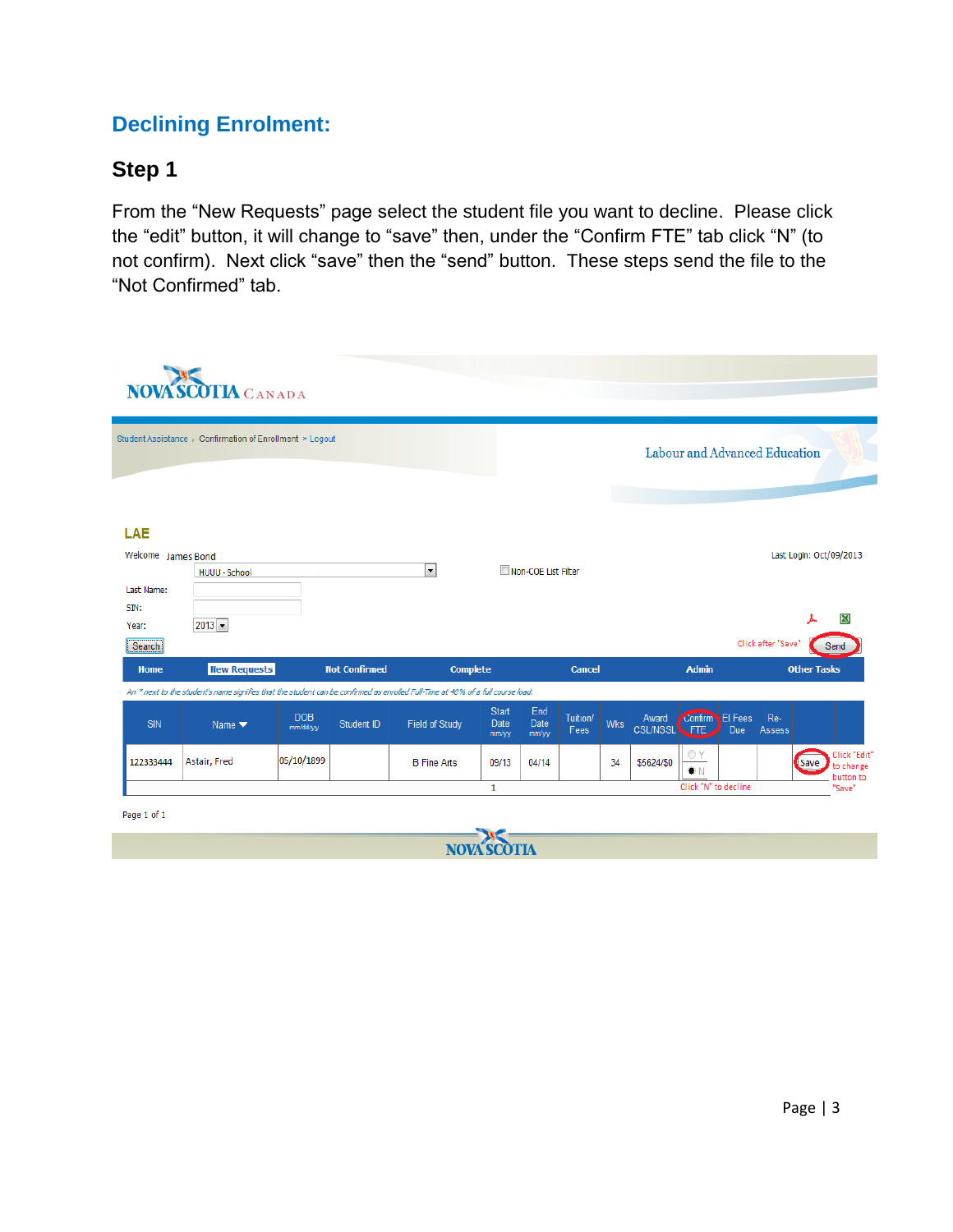## **Declining Enrolment:**

## **Step 2**

Please go into the "Not Confirmed" tab to complete the student's file.

| <b>NOVA SCOTIA CANADA</b>                                                           |                                                                                                                                |                        |                     |                     |                     |                          |                               |            |                          |                                      |  |  |  |
|-------------------------------------------------------------------------------------|--------------------------------------------------------------------------------------------------------------------------------|------------------------|---------------------|---------------------|---------------------|--------------------------|-------------------------------|------------|--------------------------|--------------------------------------|--|--|--|
|                                                                                     | Student Assistance > Confirmation of Enrollment > Logout                                                                       |                        |                     |                     |                     |                          | Labour and Advanced Education |            |                          |                                      |  |  |  |
| LAE<br>Welcome ! James Bond<br>Pick Group:<br>Last Name:<br>SIN:<br>Year:<br>Search | HUUU - School<br>$2013 -$                                                                                                      |                        | $\vert \cdot \vert$ | Non-COE List Filter |                     |                          |                               |            |                          | Last Login: Oct/10/2013              |  |  |  |
| Home                                                                                | (Not Confirmed)<br><b>New Requests</b>                                                                                         |                        | <b>Complete</b>     | Cancel              |                     | <b>Admin</b>             |                               |            | <b>Other Tasks</b>       |                                      |  |  |  |
|                                                                                     | An *next to the student's name signifies that the student can be confirmed as enrolled Full-Time at 40% of a full course load. |                        |                     |                     |                     |                          |                               |            |                          |                                      |  |  |  |
| SIN                                                                                 | Name $\blacktriangledown$                                                                                                      | <b>DOB</b><br>mm/dd/yy | Student ID          | Field of Study      | Start Date<br>mm/yy | <b>End Date</b><br>mm/yy | Tuition/<br>Fees              | <b>Wks</b> | Award<br><b>CSL/NSSL</b> | Reasons                              |  |  |  |
| 122333444                                                                           | Astair, Fred                                                                                                                   | 05/10/1899             |                     | <b>B</b> Fine Arts  | 09/13               | 04/14                    | \$0.00                        | 34         | \$5624/\$0               | $\bullet$                            |  |  |  |
| Page 1 of 1                                                                         |                                                                                                                                |                        |                     |                     |                     |                          |                               |            |                          | Click the "?" to<br>indicate reasons |  |  |  |
|                                                                                     |                                                                                                                                |                        |                     | <b>NOVA SCO</b>     |                     |                          |                               |            |                          |                                      |  |  |  |

Under "Reasons" click the "?" this will open a screen where you can input the reason/reasons for declining the student.